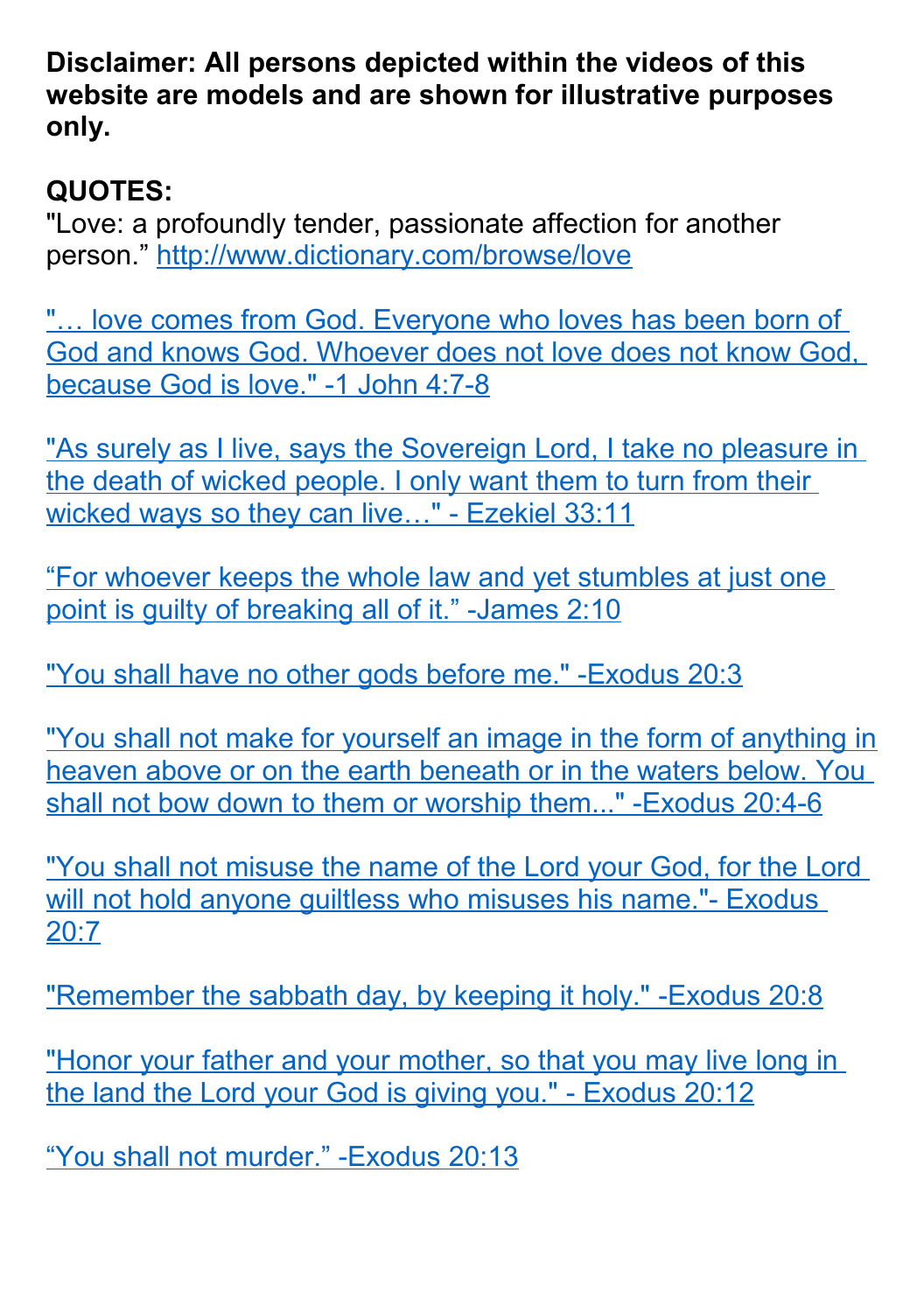["Anyone who hates his brother is a murderer, and you know that](https://www.biblegateway.com/passage/?search=1+John+3%3A15&version=NIV)  [no murderer has eternal life in him." -1 John 3:15](https://www.biblegateway.com/passage/?search=1+John+3%3A15&version=NIV)

["You shall not commit adultery." Exodus 20:14](https://www.biblegateway.com/passage/?search=Exodus+20%3A14+&version=NIV)

["You have heard that it was said, 'Do not commit adultery.' But I tell](https://www.biblegateway.com/passage/?search=Matthew+5%3A27-28&version=NIV) [you that anyone who looks at a woman lustfully has already](https://www.biblegateway.com/passage/?search=Matthew+5%3A27-28&version=NIV)  [committed adultery with her in his heart." -Matthew 5:27-28](https://www.biblegateway.com/passage/?search=Matthew+5%3A27-28&version=NIV)

["You shall not steal." -Exodus 20:15](https://www.biblegateway.com/passage/?search=Exodus+20%3A15&version=NIV)

["You shall not give false testimony against your neighbor." -Exodus](https://www.biblegateway.com/passage/?search=Exodus+20%3A16++&version=NIV) [20:16](https://www.biblegateway.com/passage/?search=Exodus+20%3A16++&version=NIV) 

["But I tell you that men will have to give account on the day of](https://www.biblegateway.com/passage/?search=Matthew+12%3A36&version=NIV)  [judgment for every careless word they have spoken." -Matthew](https://www.biblegateway.com/passage/?search=Matthew+12%3A36&version=NIV)  [12:36](https://www.biblegateway.com/passage/?search=Matthew+12%3A36&version=NIV)

["You shall not covet." -Exodus 20:17](https://www.biblegateway.com/passage/?search=Exodus+20%3A17&version=NIV)

"Love the Lord your God with all your heart and with all your soul [and with all your mind. This is the first and greatest commandment.](https://www.biblegateway.com/passage/?search=Matthew+22%3A36-40&version=NIV) And the second is like it: Love your neighbor as yourself." [-Matthew 22:36-40](https://www.biblegateway.com/passage/?search=Matthew+22%3A36-40&version=NIV)

["There is no one righteous, not even one... for all have sinned and](https://www.biblegateway.com/passage/?search=Romans+3%3A10%2C+23&version=NIV)  [fall short of the glory of God." - Romans 3:10, 23](https://www.biblegateway.com/passage/?search=Romans+3%3A10%2C+23&version=NIV)

"For the wages of sin is death, but the gift of God is eternal life in [Christ Jesus our Lord" - Romans 6:23](https://www.biblegateway.com/passage/?search=Romans+6%3A23&version=NIV)

["If we confess our sins, he is faithful and just and will forgive us our](https://www.biblegateway.com/passage/?search=1+John+1%3A9&version=NIV) [sins and purify us from all unrighteousness." -1 John 1:9](https://www.biblegateway.com/passage/?search=1+John+1%3A9&version=NIV)

["Therefore, there is now no condemnation for those who are in](https://www.biblegateway.com/passage/?search=Romans+8%3A1&version=NIV)  [Christ Jesus." -Romans 8:1](https://www.biblegateway.com/passage/?search=Romans+8%3A1&version=NIV)